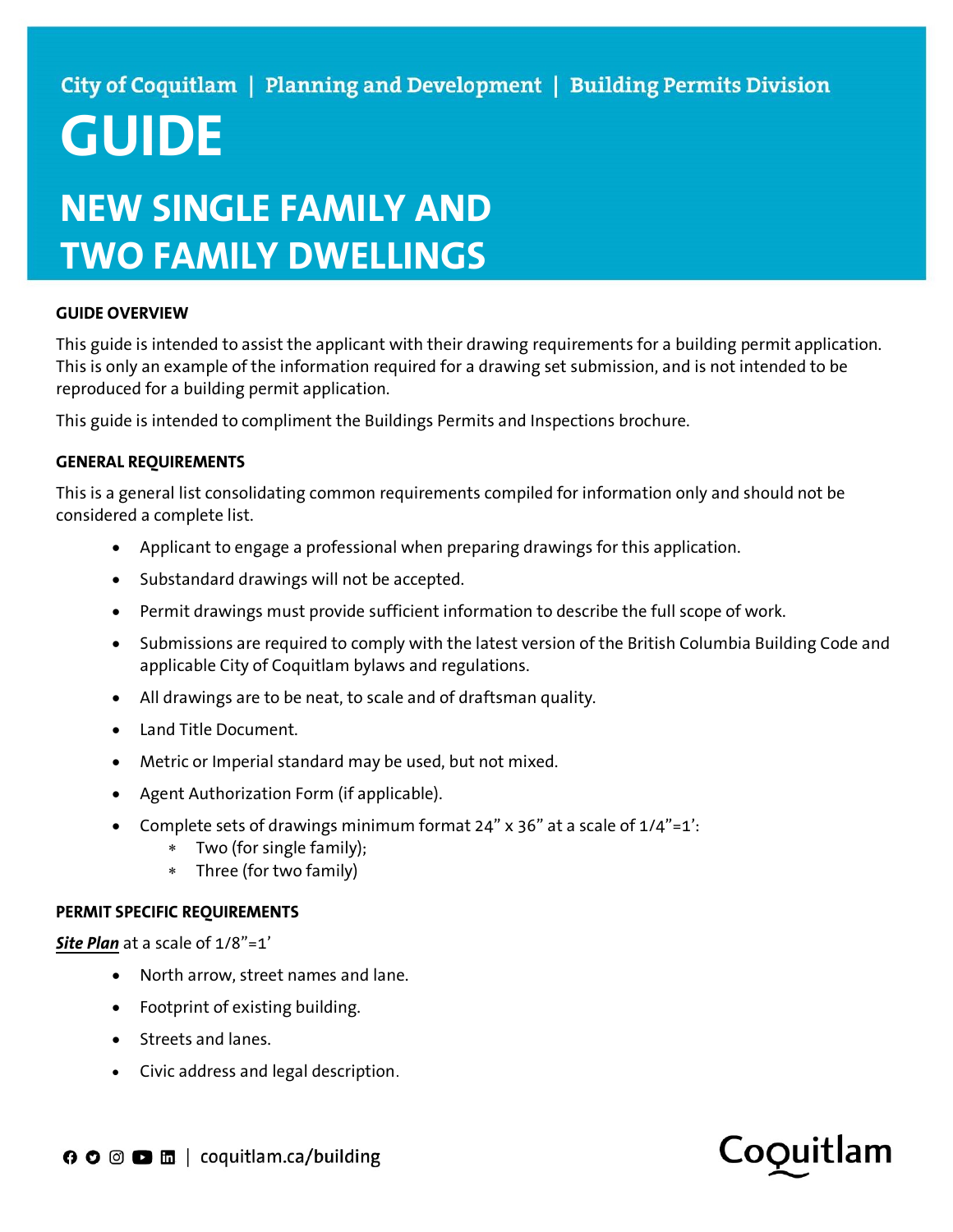#### PERMIT SPECIFIC REQUIREMENTS CONTINUED

- Proposed new construction.
- All building dimensions as shown on sample drawing.
- All zoning regulations such as setbacks, site coverage and distance between proposed and existing buildings on the property.
- Site dimensions as per posting survey.

#### Foundation Plan

- Location and size of footings and foundation.
- Geotechnical report on bearing capacity if soil conditions warrant.

#### Floor Plan

- Deck area and dimensions.
- Adjacent room use.
- Framing layout.
- Location of posts.
- Size of windows and doors.
- Rise and run of stairs.
- Species and grade of lumber.
- Stair handrail details.

#### Roof plan

- Direction and size of all roof structural components, including beams and hangers.
- All engineered beams and components to be sealed and signed by a Registered Professional Structural Engineer.

#### Elevation Plan(s)

- Full view of all sides affected by the proposed work.
- Height of proposed work.
- Deck and railing heights and dimensions.
- Stair details.
- Slope of deck and direction.

Planning & Development | 3000 Guildford Way | Coquitlam, BC | V3B 7N2 CEDMS W 4133851 / P4133969 JULY 2021